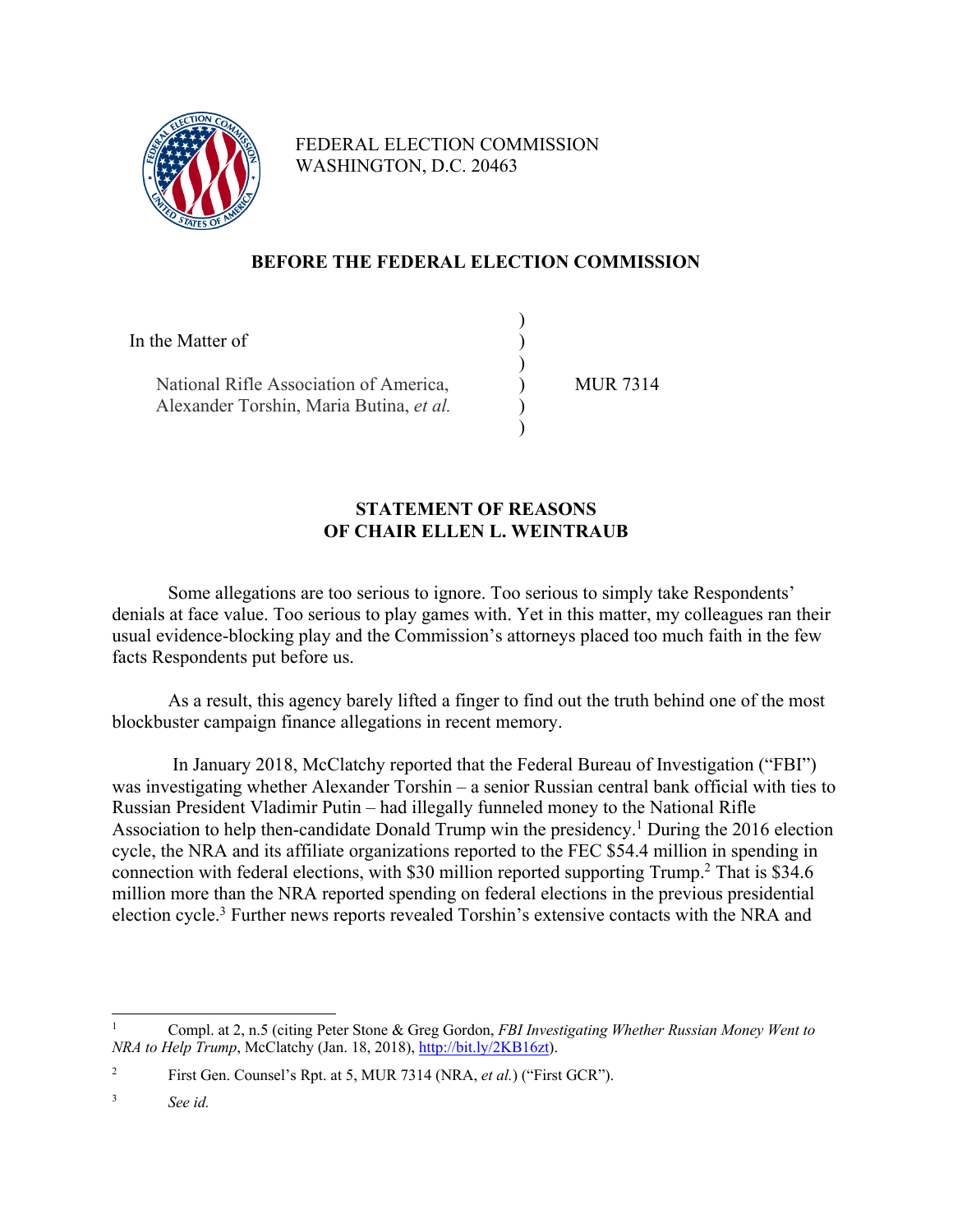attempts by his former assistant, Maria Butina, to create a back channel between Putin and Trump.4

The news reports triggered a complaint with the FEC alleging that the NRA, Torshin, Butina, and others had violated the federal ban against foreign electoral assistance.<sup>5</sup> Torshin and Butina reportedly forged close ties to NRA donors and leaders, allowing them to participate – illegally – in the NRA's election-related decisionmaking. <sup>6</sup> Neither the alleged funneling of foreign money nor the foreign decisionmaking are permissible under federal campaign finance  $law.<sup>7</sup>$ 

The FEC's Republican commissioners, however, have blocked the Commission from taking even the smallest step to investigate whether Torshin and Butina violated the ban on foreign national contributions.8 This is an abandonment of the Commission's basic duty to investigate wrongdoing, and is contrary to law.

The Federal Election Campaign Act (the "Act") requires the Commission to investigate complaints when it has "reason to believe"<sup>9</sup> ("RTB") the Act has been violated. The Commission's formal guidance on the "reason to believe" standard explains that:

- "The Commission will find 'reason to believe' in cases where the available evidence in the matter is at least sufficient to warrant conducting an investigation, and where the seriousness of the alleged violation warrants either further investigation or immediate conciliation."10
- "A 'reason to believe' finding followed by an investigation would be appropriate when a complaint credibly alleges that a significant violation may have occurred, but further investigation is required to determine whether a violation in fact occurred and, if so, its exact scope."11

<sup>4</sup> Stone & Gordon, *supra* note 1; *see also* Nicholas Fandos, *Operative Offered Trump Campaign 'Kremlin Connection' Using N.R.A. Ties*, N.Y. TIMES (Dec. 3, 2017), https://nyti.ms/2KCov3F; Rosalind S. Helderman & Tom Hamburger, *Guns and Religion: How American Conservatives Grew Closer to Putin's Russia*, WASH. POST (Apr. 30, 2017), https://wapo.st/2KDPkEI.

 $5$  Compl. at 5.

<sup>6</sup> Compl. at 8.

<sup>7</sup> *See* 52 U.S.C. § 30121(a); 11 C.F.R. § 110.20(b), (i).

<sup>8</sup> Certification at 1, MUR 7314 (NRA, *et al).*

<sup>&</sup>lt;sup>9</sup> 52 U.S.C. § 30109 (a)(2) ("If the Commission, upon receiving a complaint ... determines, by an affirmative vote of 4 of its members, that it has reason to believe that a person has committed, or is about to commit, a violation of this Act … the Commission … shall make an investigation of such alleged violation…").

<sup>10</sup> Federal Election Commission, *Statement of Policy Regarding Commission Action in Matters at the Initial Stage in the Enforcement Process,* 72 Fed. Reg. 12545 (Mar. 16, 2007).

<sup>11</sup> *Id.*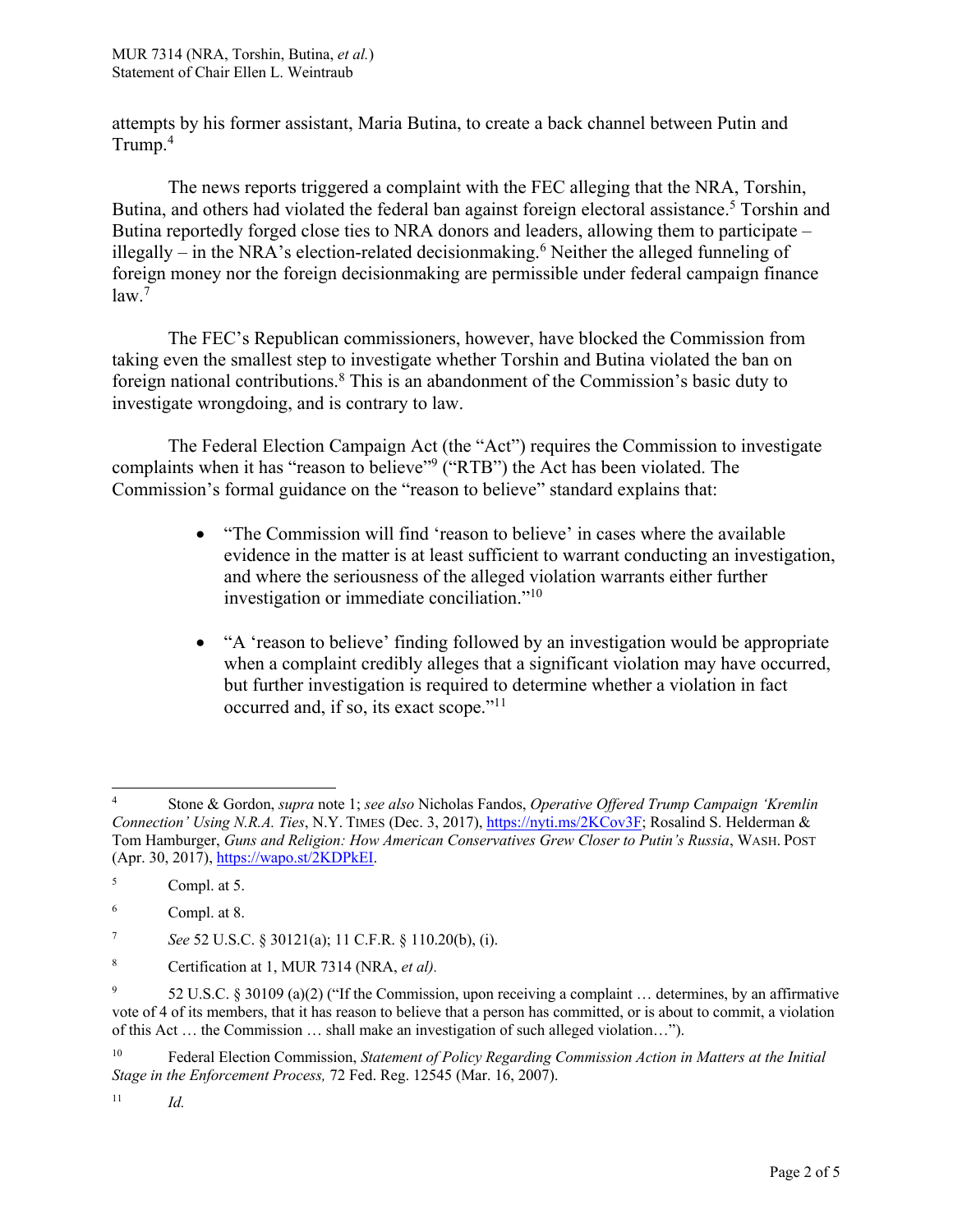In this matter, the complaint credibly alleged that a significant violation of the Act may have occurred. It was based upon a news report from a reputable news source<sup>12</sup> that led with this striking paragraph:

*The FBI is investigating whether a top Russian banker with ties to the Kremlin illegally funneled money to the National Rifle Association to help Donald Trump win the presidency, two sources familiar with the matter have told McClatchy.13*

The article contains few details on the alleged funneling, but its report that the FBI is investigating the matter is direct and specific. And there can hardly be a matter more significant for this Commission than large-scale foreign influence exerted by a preeminent global adversary aimed at interfering with a U.S. presidential campaign. The complaint's use of this article alone justified my vote to find reason to believe a violation of the Act may have occurred.

But for my colleagues who needed more to find RTB, much more information has been available that bolsters the credibility of the complaint's allegations. Butina pled guilty in December 2018 and admitted to "establish[ing] unofficial lines of communication with Americans having power and influence over U.S. politics" – a "Gun Rights Organization" that is likely the NRA.<sup>14</sup> Thousands of articles have been written on the FBI's interest in Torshin's and Russia's dealings with the NRA. 15

One crucial piece of evidence was fully available to the Commission, but my Republican colleagues blocked our Office of General Counsel ("OGC") from collecting it. All our lawyers had to do was pick up the phone, call the FBI, and ask: *Are you, in fact, investigating the Respondents for the violations alleged?* But when I suggested that the Commission instruct OGC to do so, the Republican commissioners refused. We *still* do not know the answer to this foundational, eminently knowable, question. And had the FBI's answer been "Yes," the Bureau may well have been able to jumpstart our investigation with the information it had already discovered.

The FBI's rules require that it have good reason to investigate. These standards are close cousins to those of the FEC's pre-RTB inquiry (Has the complaint credibly alleged that a significant violation of the Act may have occurred?).<sup>16</sup> If the FBI is investigating a matter that is

<sup>&</sup>lt;sup>12</sup> McClatchy, which was founded in 1857 (and which purchased the storied Knight-Ridder newspaper chain in 2006), operates in 30 U.S. media markets and has won more than 50 Pulitzer prizes. *See* MCCLATCHY.COM, https://mcclatchy.com/about/history.

<sup>13</sup> Stone & Gordon, *supra* note 1.

<sup>14</sup> First GCR at 10 (citing Statement of Offense at 2, *U.S. v. Maria Butina*, 18-cr-218 (D.D.C. Dec. 8, 2018)). <sup>15</sup> *See, e.g.,* 

*https://www.google.com/search?q=%22alexander+torshin%22+%22nra%22+%22fbi%22+%22investigation%22,*  which returns more than 12,000 results today.

<sup>16</sup> *See* Department of Justice, *The Attorney General's Guidelines for Domestic FBI Operations* (Sept. 29, 2008), found at https://www.justice.gov/archive/opa/docs/guidelines.pdf. The Bureau conducts two types of what it calls "predicated investigations": preliminary and full. Both have standards. Both seek information when "[a]n activity constituting a federal crime or a threat to the national security has or may have occurred, is or may be occurring, or will or may occur and the investigation may obtain information relating to the activity or the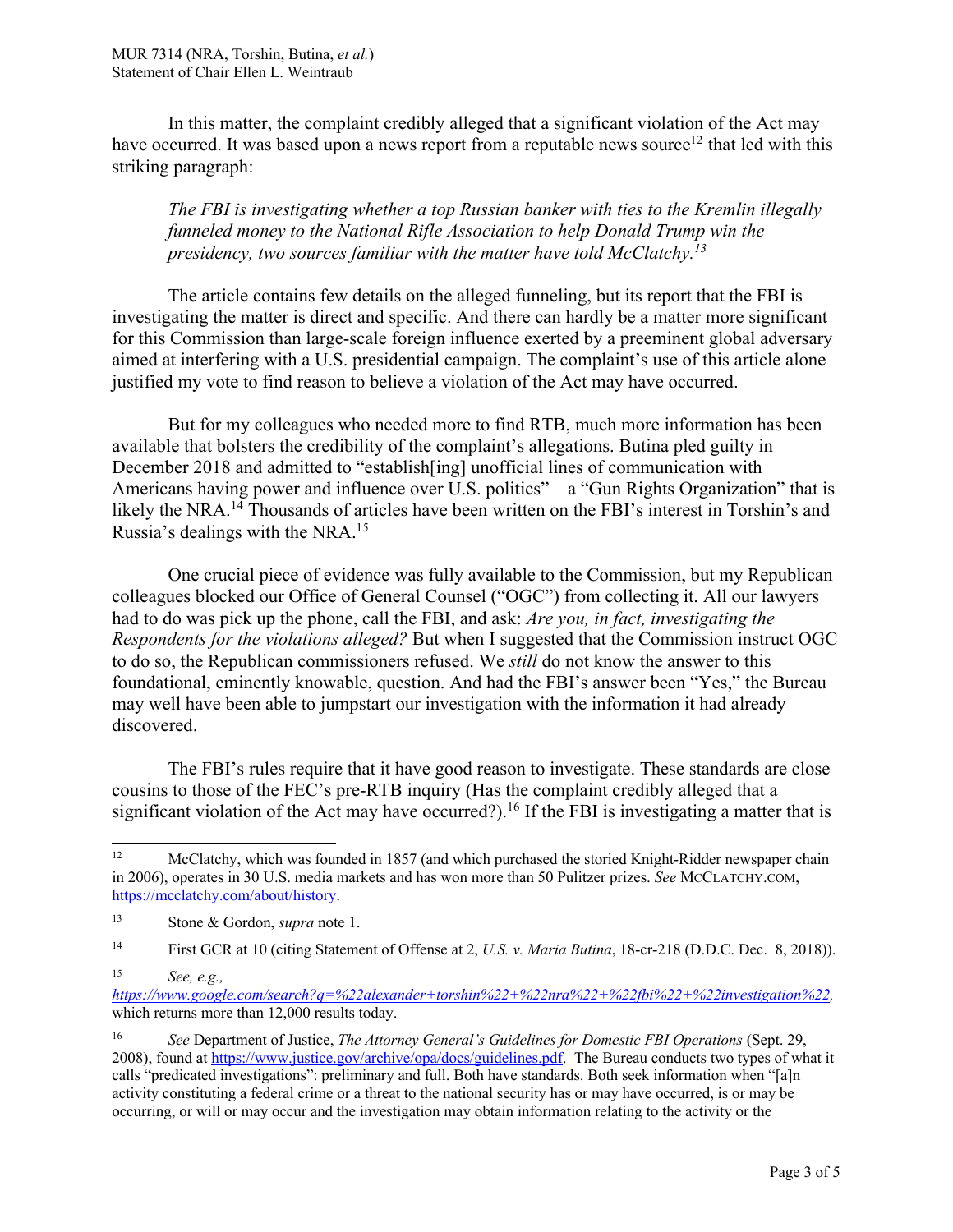the subject of an FEC complaint, then, that should be considered *prima facie* evidence that a violation of the Act may have occurred. I considered McClatchy's credible and unrefuted reporting that such an investigation existed to be enough to find RTB and authorize our own investigation. But had we had known for sure whether the FBI was investigating this matter, the Commission's RTB decision could have been a slam dunk. We could have, and *should* have, known for sure.

Another problem with this matter is that some of the evidence the Commission *did* consider was severely lacking. My Republican colleagues and the Commission's attorneys erred in relying upon the NRA's own internal review of its donations, which, to the surprise of no one, failed to identify any substantial foreign donations.<sup>17</sup> The NRA's first search only covered \$5,000+ donors, and only searched whether those donors listed a foreign address or used a foreign bank account.18 A second search covered donations of any size, but only looked for "known Russian nationals, people using Russian addresses, and transfers from Russian banks."19

Now, the NRA may have been founded to improve marksmanship, but it was shooting with its eyes closed here. Its search of its records for foreign contributions in this enforcement context was ludicrously inadequate. Who's on this list of "known Russian nationals"? We don't know. Were there any suspicious patterns of transactions that would indicate that contributions were being made in the name of another? We don't know. The NRA's effort was hardly more thorough than searching a contributor list for the name "Vladimir Putin" and calling it a day.

But in the end, it wasn't on the NRA to make sure the Commission had sufficient information in hand to make an informed RTB decision; it was on the Commission and its attorneys.20

My Republican colleagues danced a familiar two-step here. First they blocked OGC's ability to avail ourselves of the available evidence (by calling the FBI) and next they claimed there was not enough evidence to give them reason to believe a violation of the Act may have occurred (and voted to dismiss the matter). For more than a decade, this pattern has served their goal of obstructing campaign-finance law enforcement. It has been immensely harmful when they have applied this approach to domestic enforcement matters large and small. But for the Republican commissioners to apply the same approach to a matter of such national importance, and in doing so *turn a blind eye to the possibility that a foreign adversary secretly funneled tens* 

involvement or role of an individual, group, or organization in such activity" (*id.* at 20). A preliminary FBI investigation may be initiated on "the basis of information or an allegation" of the above activity (*id.* at 21). A full FBI investigation may be initiated if "there is an articulable factual basis for the investigation that reasonably indicates" the above activity (*id.* at 22).

<sup>&</sup>lt;sup>17</sup> First GCR at 18.

<sup>18</sup> NRA Resp. (March 19, 2019) at 1, MUR 7314 (NRA, *et al.*).

<sup>19</sup> NRA Supp. Resp. (Apr. 13, 2018) at 1, MUR 7314 (NRA, *et al.*).

<sup>&</sup>lt;sup>20</sup> Note that Russia's money could have traveled along a variety of pathways into the NRA's coffers without the NRA's knowledge (by the use of, *e.g.,* cut-out donors). All these paths are alarming from the aspect of foreign money in our elections, but not all of them implicate the NRA in wrongdoing.